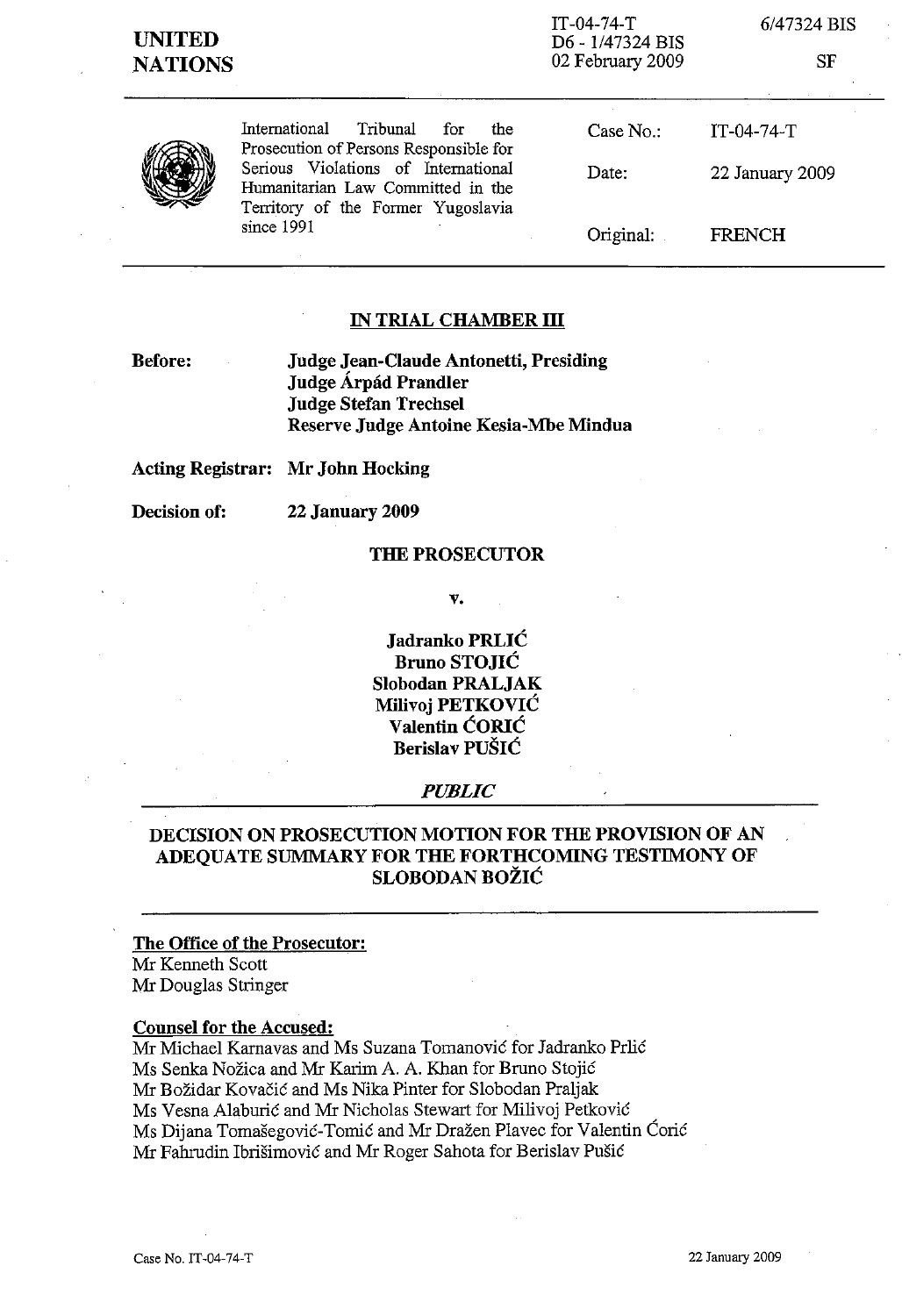**TRIAL CHAMBER ITI** ("Chamber") of the International Tribunal for the Prosecution of Persons Responsible for Serious Violations of International Humanitarian Law Committed in the Territory of the Former Yugoslavia since 1991 ("Tribunal"),

**SEIZED** of the "Prosecution Motion for the Provision of Fully Adequate Summaries for Defence Witnesses Slobodan Bozic and Stipo Buljan in Compliance with Rule 65 *ter* and Tribunal Law", filed by the Office of the Prosecutor ("Prosecution") on 13 January 2009 ("Motion"), in which the Prosecution requests that the Chamber order Counsel for the Accused Stojic ("Stojic Defence") to provide a summary that is adequate and consistent with Rule 65 *ter* (G) of the Rules of Procedure and Evidence ("Rules"), of the facts on which Slobodan Bozic and Stipo Buljan are to testify ("65 *ter* Summaries"),

**NOTING** "Slobodan Praljak's Response to the 13 January 2009 Prosecution Motion for Supplemented Summaries Regarding Slobodan Bozic and Stipo Buljan", filed by Counsel for the Accused Praljak ("Praljak Defence") on 16 January 2009, in which the Praljak Defence considers, *inter alia,* that the 65 *ter* Summary for Slobodan Bozic is adequate and consistent with the established practice at the Tribunal,

**NOTING** "Bruno Stojic's Response to 'Prosecution Motion for the Provision of Fully Adequate Summaries for Defence Witnesses Slobodan Bozic and Stipo Buljan in Compliance with Rule 65 *ter* and Tribunal Law' with Confidential Annexes A-E", filed partly confidentially by the Stojic Defence on 19 January 2009 ("Stojic Defence Response"), in which it responds to the Motion and provides a supplement to the 65 *ter* Summary for Slobodan Bozic ("Supplemental 65 *ter* Summary"),

**NOTING** the "Further Prosecution Motion for the Provision of a Fully Adequate Summary for Defence Witness Slobodan Bozic in Compliance with Rule 65 ter and Tribunal Law", filed by the Prosecution on 21 January 2009 ("Further Motion"), in which it contends that the Supplemental 65 *ter* Summary for Slobodan Božić submitted by the Stojic Defence does not provide any additional information, $<sup>1</sup>$  that</sup> both the 65 *ter* Summary and the Supplemental 65 *ter* Summary remain inadequate<sup>2</sup>

 $<sup>1</sup>$  Further Motion, para. 8.</sup>

<sup>&</sup>lt;sup>2</sup> Further Motion, para. 13.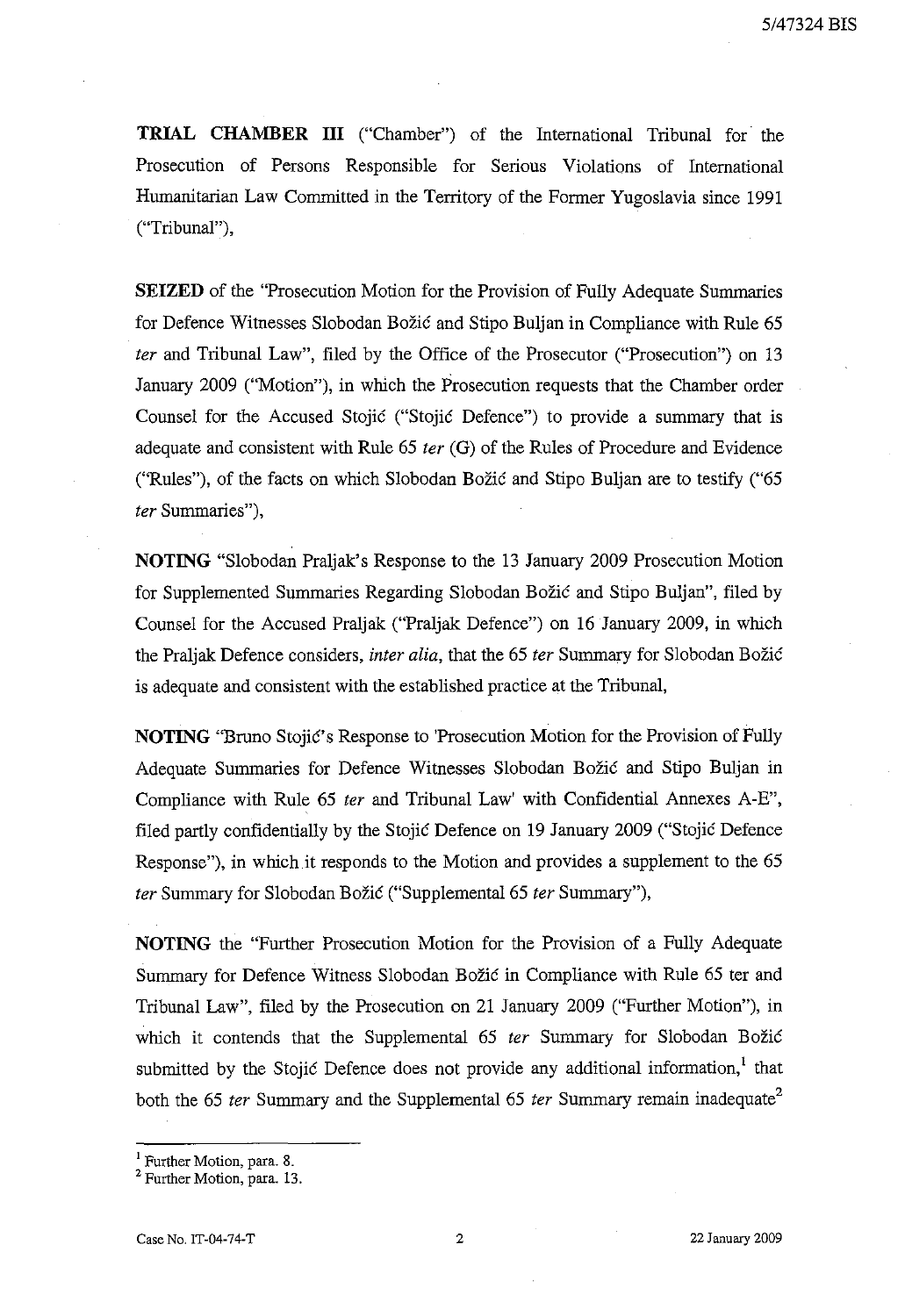and therefore requests the postponement of the testimony of Slobodan Bozic until it receives an adequate and sufficient summary,

**NOTING** "Bruno Stojic's Response to 'Further Prosecution Motion for the Provision of Fully Adequate Summaries for Defence Witnesses Slobodan Bozic and Stipo Buljan in Compliance with Rule 65 ter and Tribunal Law"', filed by the Stojic Defence on 21 January 2009 ("Further Response"), in which it responds to the Further Motion and asserts, *inter alia,* that what the Prosecution requests is tantamount to a written witness statement, which is not required under the Rules, $3$  and that the lateness of the Motion shows that the 65 *ter* Summary was sUfficiently detailed to allow it to prepare its case,<sup>4</sup>

**CONSIDERING** that since the appearance of Slobodan Božić is scheduled to begin on 26 January 2009, the Chamber will rule only on the part of the Motion regarding the 65 *ter* Summary for this witness and subsequently render a decision in regard to Witness Stipo Buljan,

**CONSIDERING** that, in support of the Motion, the Prosecution contends, *inter alia,* that the 65 *ter* Summary for Slobodan Bozic is clearly inadequate and fails to satisfy the requirements of Rule 65 *ter* (G) since it does not indicate "what the witness will actually say in respect of any significant topic", $5$ 

**CONSIDERING** that the Prosecution thus contends that the indication that the witness will testify about "his contacts with UNPROFOR and international organizations", "his authorities within the HZ HB Defence Department" and "about his knowledge about forming of detention camps and duties and relations of Defence Department and Bruno Stojic towards detention camps" does not provide sufficient details as to what the witness will actually say in court, $<sup>6</sup>$ </sup>

**CONSIDERING,** moreover, that the Prosecution is of the opinion that the most significant topics about which Slobodan Božić will testify concern "reactions by Bruno Stojic to certain events at Mostar and HZ HB and about his true powers, his

<sup>&</sup>lt;sup>3</sup> Further Response, para. 3.

<sup>4</sup> Further Response, para. 7.

<sup>&</sup>lt;sup>5</sup> Motion, paras. 8 and 9.

<sup>6</sup> Motion, paras. 10 and 11.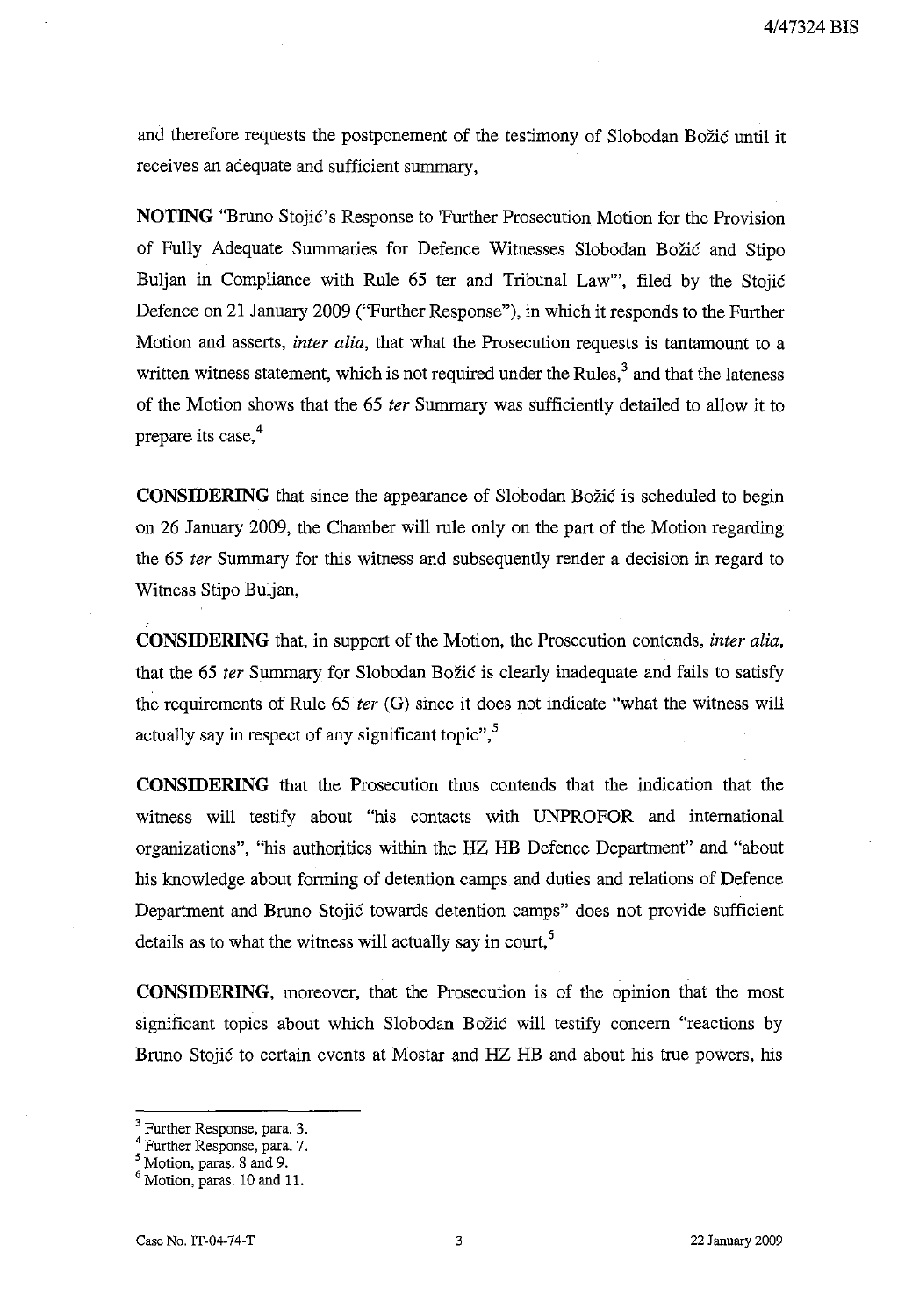legal authorizations and about factual capacities of his actions", and that the 65 *ter* Summary does not provide any details in that regard, $\overline{ }$ 

**CONSIDERING** that the Prosecution therefore contends that it does not have any information which might assist it in preparing its cross-examination. $<sup>8</sup>$ </sup>

**CONSIDERING** that, in support of the Stojic Defence Response, the Stojic Defence submits that the 65 *ter* Summary for this witness was sufficient and consistent with the Rules; that it nonetheless annexed a Supplemental 65 *ter* Summary for Witness Slobodan Božić.<sup>9</sup>

**CONSIDERING** that, in the Supplemental 65 *ter* Summary, the Stojic Defence indicates that Slobodan Bozic will testify, *inter alia,* about his responsibilities in the Defence Department of the HZ HB and his knowledge of the functioning of military prisons, $^{10}$ 

**CONSIDERING** that Rule 65 *ter* (G) provides that after the close of the Prosecutor's case and before the conunencement of the defence case, the pre-trial Judge shall order the Defence to file a list of witnesses it intends to call specifying a sununary of the facts on which each witness will testify,

**CONSIDERING** that the Chamber recalls that in its Oral Ruling on the Prosecution request regarding Defence 65 *ter* (G) summaries of 20 May 2008, it held that there was no need to systematically request further information for all the summaries filed under Rule 65 *ter* (G) and that it would request, on a case-by-case basis, further information in relation to the 65 *ter* Summaries when it deemed this necessary.'!

**CONSIDERING** further that the Stojic Defence filed its 65 *ter* (G) List on 31 March 2008 and disclosed a Supplemental 65 *ter* Summary on 19 January 2009,

**CONSIDERING** that the Chamber notes that the Prosecution has been in possession of the 65 *ter* Summary for Slobodan Bozic since 31 March 2008 and the schedule of

 $<sup>7</sup>$  Motion, paras. 14 and 15.</sup>

<sup>&</sup>lt;sup>8</sup> Motion, para. 12.

<sup>9</sup> Response, para. 7.

**<sup>10</sup>Response, Annex A.**

<sup>&</sup>lt;sup>11</sup> French transcript of 20 May 2008, pp. 28228-28229.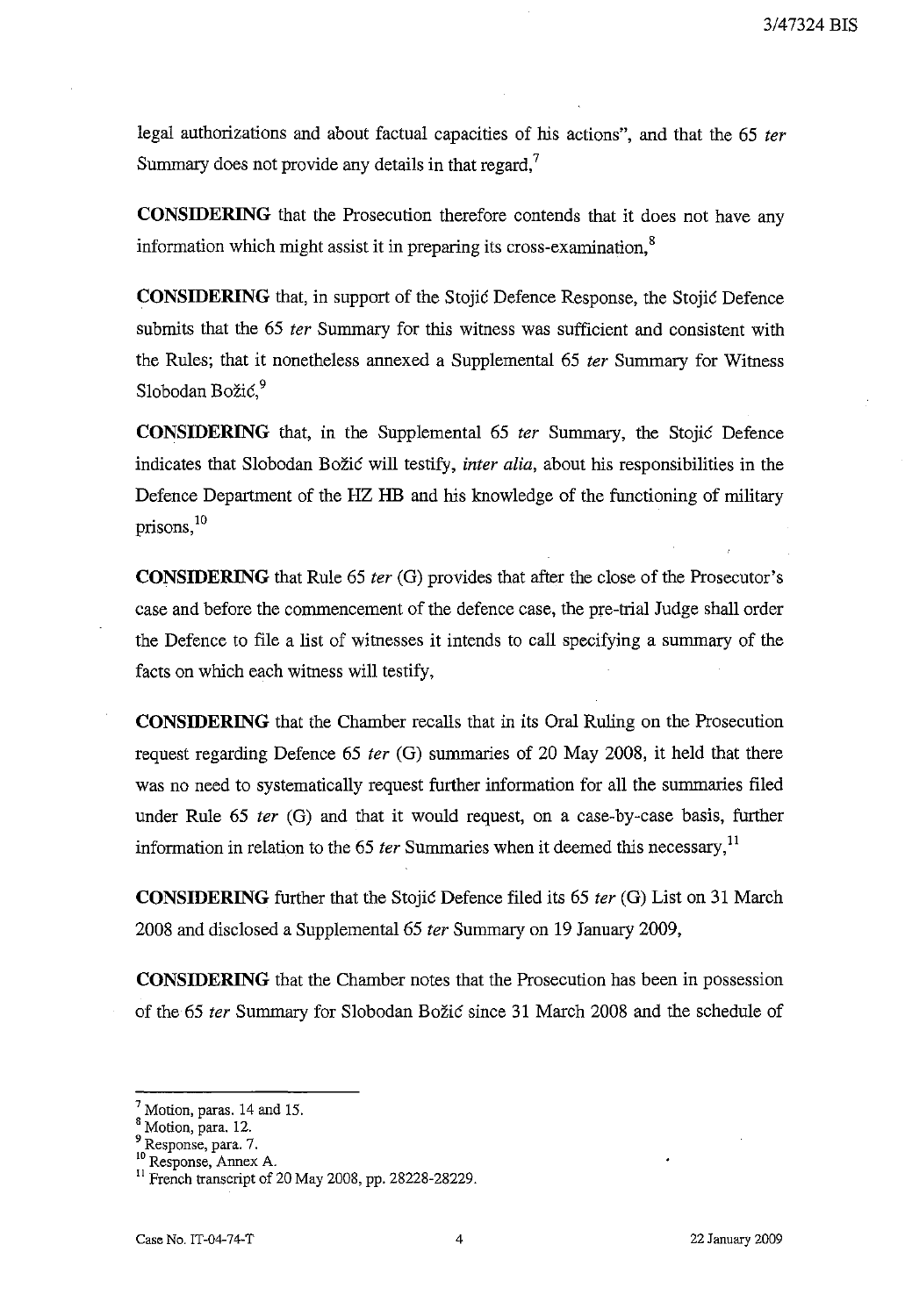witnesses for the Stojic Defence since 19 November 2008 and that the Motion therefore appears to be out of time,

**CONSIDERING** that the Chamber nevertheless wishes to recall that the Defence teams are under no obligation, as recalled also by the Stojic Defence, to obtain written statements from the witnesses they intend to call,

**CONSIDERING,** however, that the Chamber agrees with the Prosecution that the practice of the Tribunal, in particular as established in the *Mrkšić* and *Boškoski* cases<sup>12</sup> and in the order regarding the request for supplemental information on the 65 *ter* (G) summary for Witness Martin Raguz, issued by the Chamber on 15 August 2008, requires that the summaries drafted under Rule 65 *ter* (G) should be sufficiently detailed to allow the Prosecution to prepare its cross-examination; accordingly, the mere indication of the topics to be addressed is not sufficient unless it is accompanied by a summary of what the witness will say during his testimony,

**CONSIDERING** that the Chamber holds that the 65 *ter* Summary, read in conjunction with the Supplemental 65 *ter* Summary, is not consistent with the abovementioned jurisprudence of the Tribunal since it provides a sufficiently specific list of the topics Witness Bozic will address in court but contains no details as to what the witness will say about these topics,

**CONSIDERING** that the Chamber therefore holds that the Stojic Defence must provide the necessary details by 23 January 2009 at the latest,

**CONSIDERING** that, for the sake of judicial economy, the Chamber holds that the date of the appearance of Slobodan Božić need not be postponed,

### **FOR THE FOREGOING REASONS,**

**PURSUANT TO** Rules 54 and 65 *ter* (G) of the Rules

**GRANTS** the Motion,

<sup>12</sup> IT-95-13/1-T, "Decision on Prosecution Motions Regarding 65 *ter* (G) Defence Submissions", 22 August 2006, confidential; IT-04-82-T, "Decision on Urgent Prosecution's Motion for Additional Detail in Rule 65 ter Summaries of the Accused Ljube Boškoski and Johan Tarčulovski", 24 January 2008, confidential.